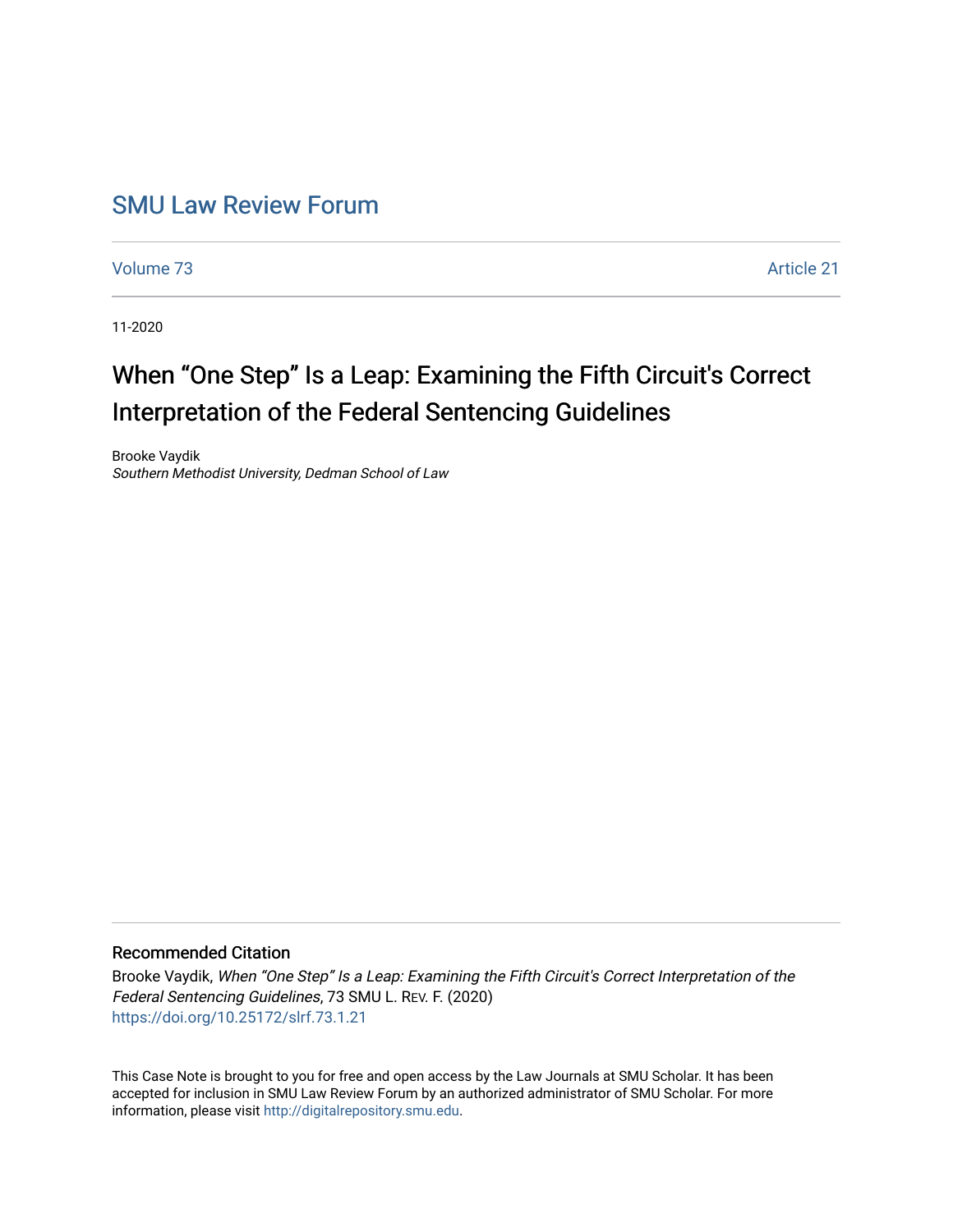# SMU Law Review Forum

Volume 73 November 2020 243–250

## WHEN "ONE STEP" IS A LEAP: EXAMINING THE FIFTH CIRCUIT'S CORRECT INTERPRETATION OF THE FEDERAL SENTENCING GUIDELINES

#### *Brooke Vaydik\**

### I. INTRODUCTION

In *United States v. Eaden*, the United States Court of Appeals for the Fifth Circuit interpreted an application note of the Federal Sentencing Guidelines (the Guidelines) narrowly, holding that the presence of ammunition without a gun during a drug arrest should not enhance a federal defendant's sentence.<sup>1</sup> The court interpreted a Guideline that enhanced a sentence "if the defendant . . . used or possessed any firearm or ammunition in connection with another felony offense."<sup>2</sup> The application note to the Guideline clarified that a presumption exists that a firearm is used in connection with an offense when the "firearm is found in close proximity to drugs," but does not mention ammunition at all.<sup>3</sup> Because the defendant possessed ammunition without a gun, the court had to determine whether the Guideline presumed a connection with an offense when only ammunition is present.<sup>4</sup> The Fifth Circuit held that ammunition alone was not enough to give rise to such a presumption $^5$  and split with a prior holding from the Sixth Circuit, where the court held that the presence of ammunition alone brought a criminal "one step closer" to having a gun and thus gave rise to a presumption that weapons were being used in furtherance of the crime.<sup>6</sup> This Case Note examines the Fifth Circuit's correct holding against the background of

<sup>\*</sup> J.D. Candidate, SMU Dedman School of Law, 2021; B.A., Boston University, 2011. Thank you to my father and mother, Greg and Tammy Vaydik, and my sister, Bryn Vaydik, for all of their love and support.

<sup>1.</sup> United States v. Eaden, 914 F.3d 1004, 1008 (5th Cir. 2019).

<sup>2.</sup> U.S. SENT'G GUIDELINES MANUAL § 2K2.1(b)(6)(B) (U.S. SENT'G COMM'N 2018).

<sup>3.</sup> *Id.* § 2K2.1 cmt. 14(B).

<sup>4.</sup> *Eaden*, 914 F.3d at 1007.

<sup>5.</sup> *Id.* at 1010.

<sup>6.</sup> United States v. Coleman, 627 F.3d 205, 213 (6th Cir. 2010).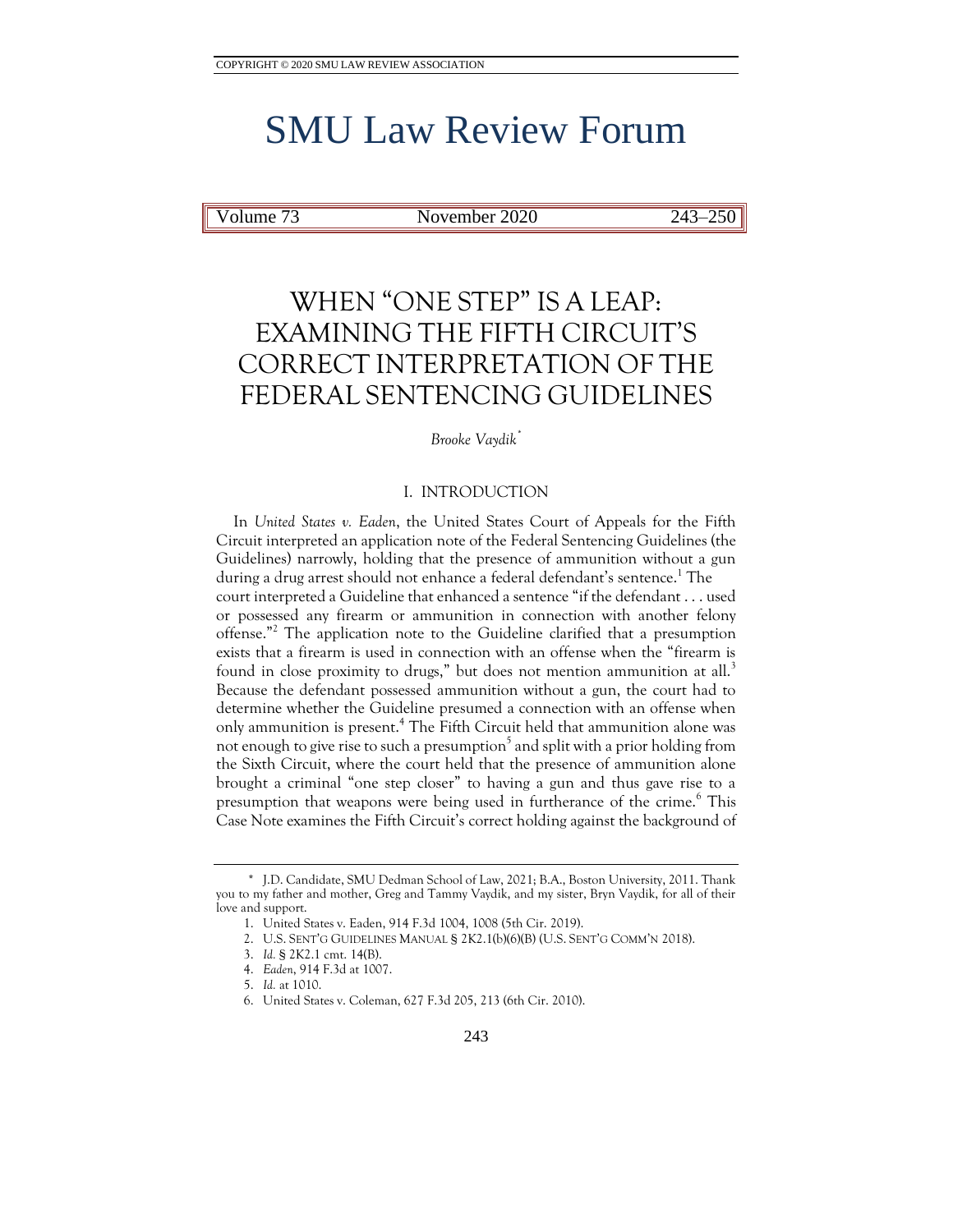the development of the Guidelines and discusses the importance of interpreting the Guidelines narrowly in light of the outcomes of sentencing reform.

#### II. LEGAL BACKGROUND

In 1984, Congress passed the Sentencing Reform Act (SRA), a comprehensive legislative overhaul of the determination of sentencing for federal crimes.<sup>7</sup> In addition to controlling crime,  $\degree$  Congress's goal in passing the SRA was the "elimination of disparity [in federal sentences] through adoption of a uniform sentencing philosophy."<sup>9</sup> Before the SRA was passed, federal sentencing was greatly disparate, with defendants sometimes receiving vastly different sentences for the same crime, often along racial and economic lines.<sup>10</sup> As a response, the SRA created the Federal Sentencing Commission (the Commission), an independent agency within the judicial branch made up of seven appointed members, at least three of which were required to be federal judges.<sup>11</sup> The Commission would be responsible for the drafting and establishment of uniform sentencing policies for the federal system, including "determinate sentencing guidelines."<sup>12</sup>

The Commission promulgated the first Guidelines in 1987, noting that they were "but the first step in an evolutionary process" and "a practical effort toward the achievement of a more honest, uniform, equitable, and therefore effective, sentencing system."<sup>13</sup> In order to constrain the judicial discretion that had led to "unwarranted disparity in the pre-Guidelines era," the Guidelines developed by the Commission were binding upon federal judges when determining a defendant's sentence.<sup>14</sup> In *Mistretta v. United States*, the United States Supreme Court affirmed the constitutionality of the Commission, holding that Congress did not abuse its delegation powers by establishing the Commission and charging it with creating the Guidelines because Congress was specific and narrowly tailored in its delegation.<sup>15</sup> In a scathing and famous dissent, Justice Antonin Scalia argued that there was "no place within [the] constitutional system" for an agency other than Congress to create legally binding rules.<sup>16</sup> Nevertheless, the Court's ruling in *Mistretta* allowed the Commission to continue to promulgate binding Sentencing Guidelines until the Supreme Court addressed the constitutionality of the Guidelines themselves in *United States v. Booker* over

13. U.S. SENT'G GUIDELINES MANUAL ch. 1 (U.S. SENT'G COMM'N 1987).

15. Mistretta v. United States, 488 U.S. 361, 374 (1989).

<sup>7.</sup> Paul J. Hofer & Mark H. Allenbaugh, *The Reason Behind the Rules: Finding and Using the Philosophy of the Federal Sentencing Guidelines*, 40 AM. CRIM. L. REV. 19, 20 (2003).

<sup>8.</sup> *See* Jeffrey S. Parker & Michael K. Block, *The Limits of Federal Criminal Sentencing Policy; Or, Confessions of Two Reformed Reformers*, 9 GEO. MASON L. REV. 1001, 1006 (2001).

<sup>9.</sup> Hofer & Allenbaugh, *supra* note 7, at 25.

<sup>10.</sup> *See* David E. Patton, *Guns, Crime Control, and a Systemic Approach to Federal Sentencing*, 32 CARDOZO L. REV. 1427, 1465–66 (2011).

<sup>11.</sup> Hofer & Allenbaugh, *supra* note 7, at 20 n.4.

<sup>12.</sup> Parker & Block, *supra* note 8, at 1011.

<sup>14.</sup> Hofer & Allenbaugh, *supra* note 7, at 22–23.

<sup>16.</sup> *Id.* at 413 (Scalia, J., dissenting).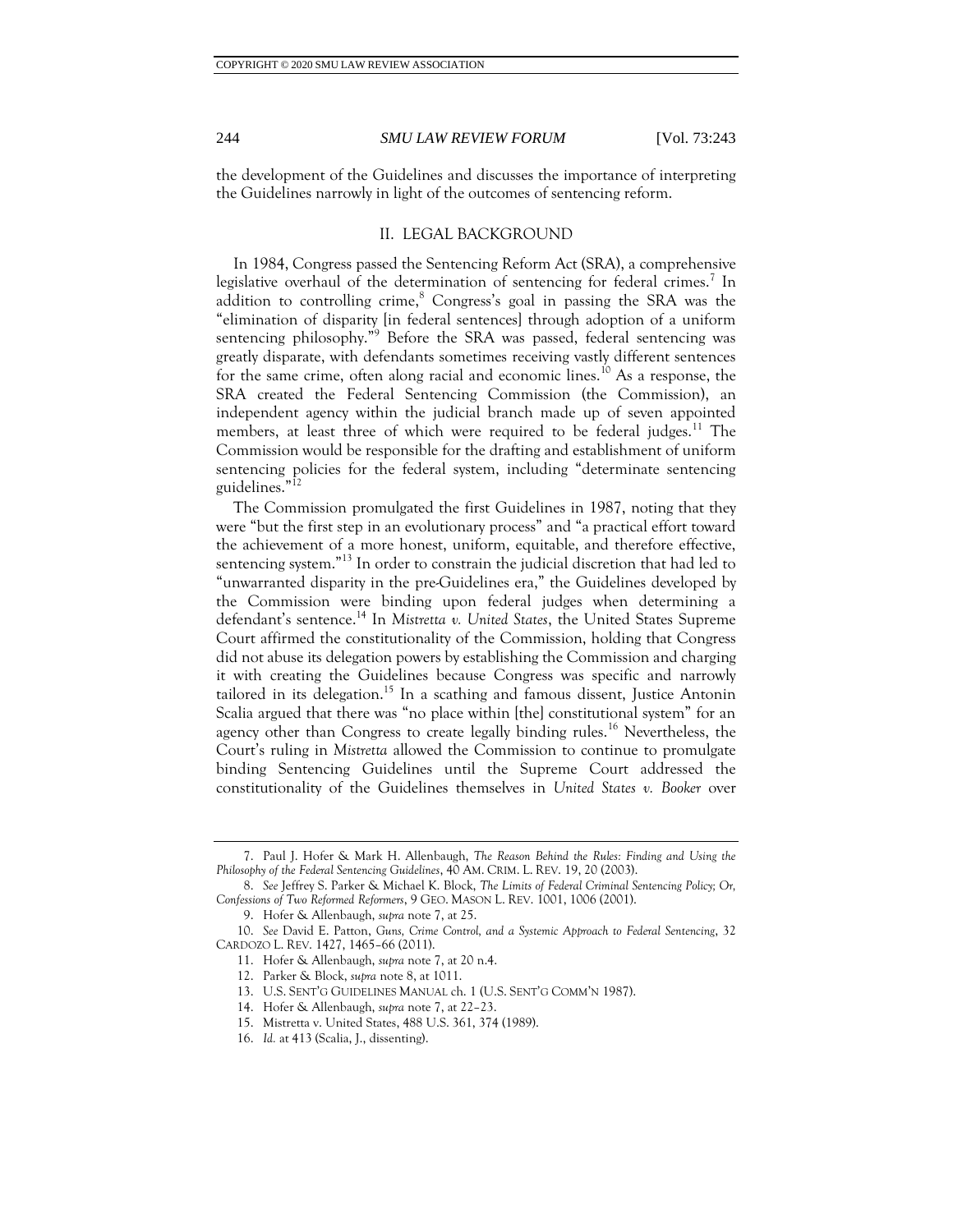#### 2020] *When "One Step" is a Leap* 245

twenty-five years later.<sup>17</sup>

By the time *Booker* was decided in 2005, the nation was already feeling the impact of the SRA and the mandatory Guidelines. Between 1980 and 2010, the federal prison population in the United States had increased at a rate of 222%, which the National Research Council attributed "entirely to changes in sentencing policy."<sup>18</sup> Several federal judges resigned from the bench in protest of the harsh and inflexible nature of the Guidelines, with one judge saying he "just [couldn't], in good conscience, continue to do this."<sup>19</sup> Further, the Commission ignored Congress's suggestion "that nonviolent, first-time offenders . . . ordinarily receive non-prison sentences."<sup>20</sup> This policy choice reduced the percentage of offenders sentenced to probation to just 7.1%, a decline from 37% in 1985.<sup>2</sup>

For the first time in its post-SRA jurisprudence, the Supreme Court held in *Booker* that the Guidelines' consistent application of sentences above the statutory maximums without the factual findings of a jury violated defendants' right to a jury trial as enshrined in the Sixth Amendment.<sup>22</sup> Additionally, the Court found that, while the provision of the SRA that made the Guidelines mandatory was unconstitutional, it was not appropriate to strike down the entire Act.<sup>23</sup> As a result, the Court held that the Guidelines would now be advisory for federal judges—"requir[ing] a sentencing court to consider Guidelines ranges, but . . . permit[ting] the court to tailor the sentence in light of other statutory concerns as well."<sup>24</sup> This shift from binding law to a guideline in the truest sense of the word made the Guidelines and recommendations of the Commission truly voluntary. However, studies that have tracked the use of the Guidelines in sentencing since the *Booker* decision have shown that more often than not, federal judges stick closely to the ranges recommended by the Guidelines.<sup>25</sup>

#### III. FACTUAL BACKGROUND

It was against this tension that the interpretation issue arose in *Eaden.* Police officers properly obtained and executed a search warrant on Eaden's home after previously making an undercover purchase of a substance they identified to be crack cocaine.<sup>26</sup> In addition to finding 5.5 grams of crack cocaine inside the home, officers found nineteen rounds of ammunition that were "easily accessible and *stored* in close proximity to" the drugs.<sup>27</sup> However, despite finding ammunition,

<sup>17.</sup> *See* United States v. Booker, 543 U.S. 220, 226 (2005).

<sup>18.</sup> Marc Mauer, *Long-Term Sentences: Time to Reconsider the Scale of Punishment*, 87 UMKC L. REV. 113, 113, 120 (2018).

<sup>19.</sup> MICHELLE ALEXANDER, THE NEW JIM CROW: MASS INCARCERATION IN THE AGE OF COLORBLINDNESS 92 (rev. ed. 2012).

<sup>20.</sup> Mauer, *supra* note 18, at 121.

<sup>21.</sup> *Id.*

<sup>22.</sup> *Booker*, 543 U.S. at 244.

<sup>23.</sup> *Id.* at 248–49.

<sup>24.</sup> *Id.* at 245 (citations omitted).

<sup>25.</sup> Patrick Schepens, Note, *Solomon's Choice: Severing the Mandatory Requirement of the Federal Sentencing Guidelines to Save a System Congress Never Intended*, 26 MISS. C.L. REV. 375, 420 (2007).

<sup>26.</sup> United States v. Eaden, 914 F.3d 1004, 1006 (5th Cir. 2019).

<sup>27.</sup> *Id.*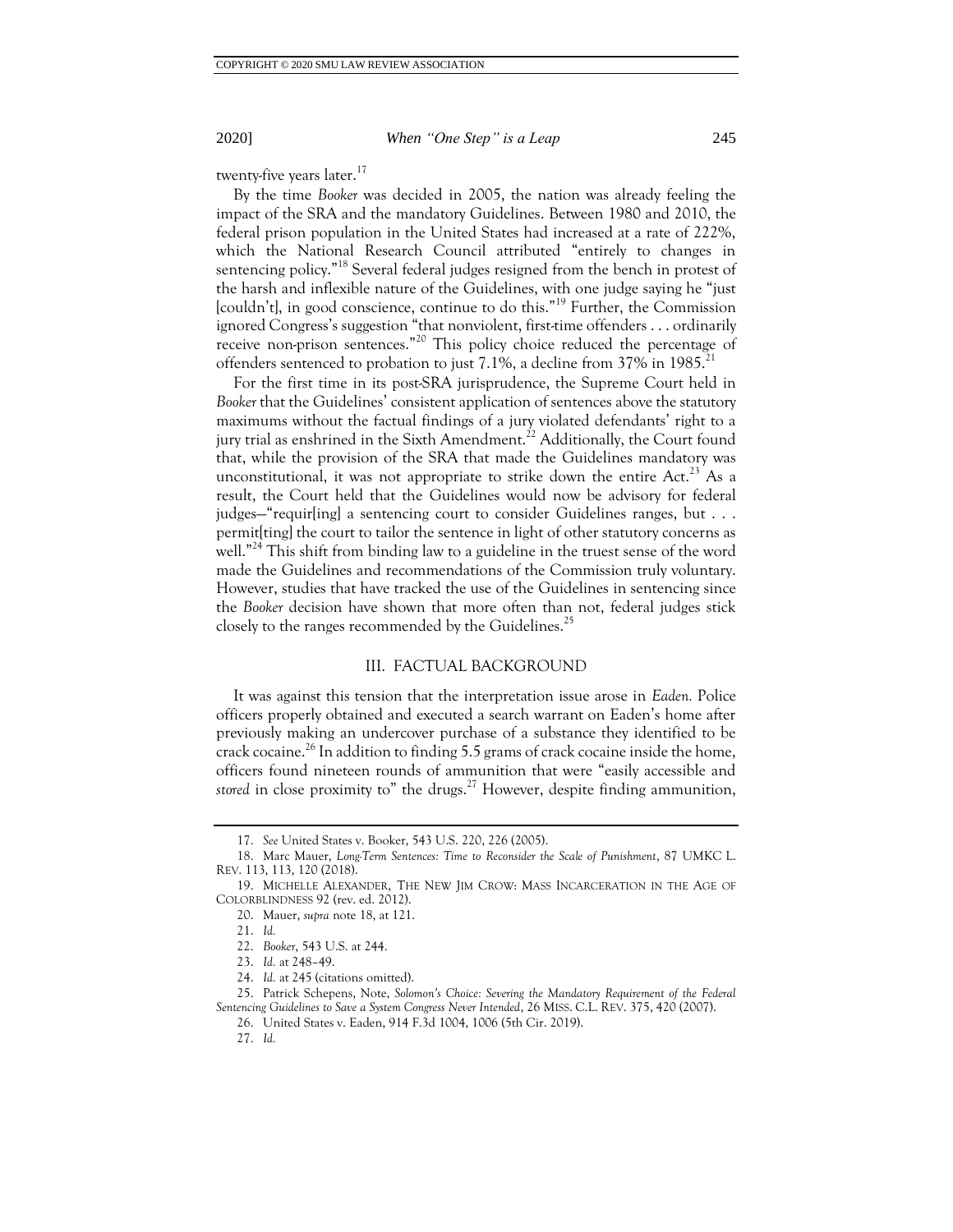#### 246 *SMU LAW REVIEW FORUM* [Vol. 73:243

no gun was found on Eaden or anywhere else in the home, and there was no other indication that the ammunition was in any way connected to the drugs.<sup>28</sup> Eaden claimed that he had found the ammunition in a dumpster and brought it home, and the court noted that "[t]he record . . . [did] not indicate that the ammunition was in plain sight during the controlled purchase."<sup>29</sup> Because Eaden had been previously convicted for a state drug felony offense, he "was charged in federal court with possession of ammunition as a felon," to which he pleaded guilty.<sup>30</sup>

Under the Federal Rules of Criminal Procedure, a probation officer "must conduct a presentence investigation and submit a report to the court before it imposes sentence."<sup>31</sup> This Presentence Report (PSR) is required to "calculate the defendant's offense level and criminal history category" and is also required to "identify all applicable guidelines and policy statements of the Sentencing Commission."<sup>32</sup> Eaden's PSR identified "a base offense level of fourteen" as a result of his prior felony conviction and a four-level enhancement due to his possession of ammunition "in connection with another felony offense."<sup>33</sup> The PSR calculated this enhancement based off of the Guidelines, which recommend a four-level enhancement "if the defendant . . . used or possessed any firearm or ammunition in connection with another felony offense."<sup>34</sup>

During the course of the statutorily-mandated objection period,<sup>35</sup> Eaden objected to the report's recommendation of the firearm enhancement, arguing that his possession of ammunition alone without the presence of a firearm could not, for the purposes of the PSR, be construed to have facilitated his drug trafficking offense.<sup>36</sup> The PSR recommended a four-level sentencing enhancement despite Eaden's objections, noting the lack of Fifth Circuit precedent, the plain text of the Guideline's "application note," and a relatively recent decision in the Sixth Circuit that upheld an enhancement in a similar situation when ammunition, but not a firearm, was present.<sup>37</sup> In *United States v. Coleman*, the Sixth Circuit found that ammunition alone was enough to trigger the sentencing enhancement through the "fortress theory," which states that "a connection [between the firearm and the crime] is established if it reasonably appears that the firearms found on the premises controlled or owned by a defendant . . . are to be used to protect the drugs or otherwise facilitate a drug transaction."<sup>38</sup> In applying this "fortress theory," the PSR in Eaden's case stated that "because the ammunition 'potentially emboldened Eaden in the knowledge that he was one step closer to having a fully-loaded firearm to protect . . . his illegal drugs, . . .' the

37. *Id.*; United States v. Coleman, 627 F.3d 205, 214 (2010).

<sup>28.</sup> *Id.*

<sup>29.</sup> *Id.*

<sup>30.</sup> *Id.*

<sup>31.</sup> FED. R. CRIM. P. 32(c)(1)(A).

<sup>32.</sup> *Id.* 32(d)(1)(A)-(B).

<sup>33.</sup> *Eaden*, 914 F.3d at 1006.

<sup>34.</sup> U.S. SENT'G GUIDELINES MANUAL § 2K2.1(b)(6)(B) (U.S. SENT'G COMM'N 2018).

<sup>35.</sup> FED. R. CRIM. P. 32(f)(1).

<sup>36.</sup> *Eaden*, 914 F.3d at 1006.

<sup>38.</sup> *Coleman*, 627 F.3d at 212 (quoting United States v. Richardson, 510 F.3d 622, 626 (6th Cir. 2007)).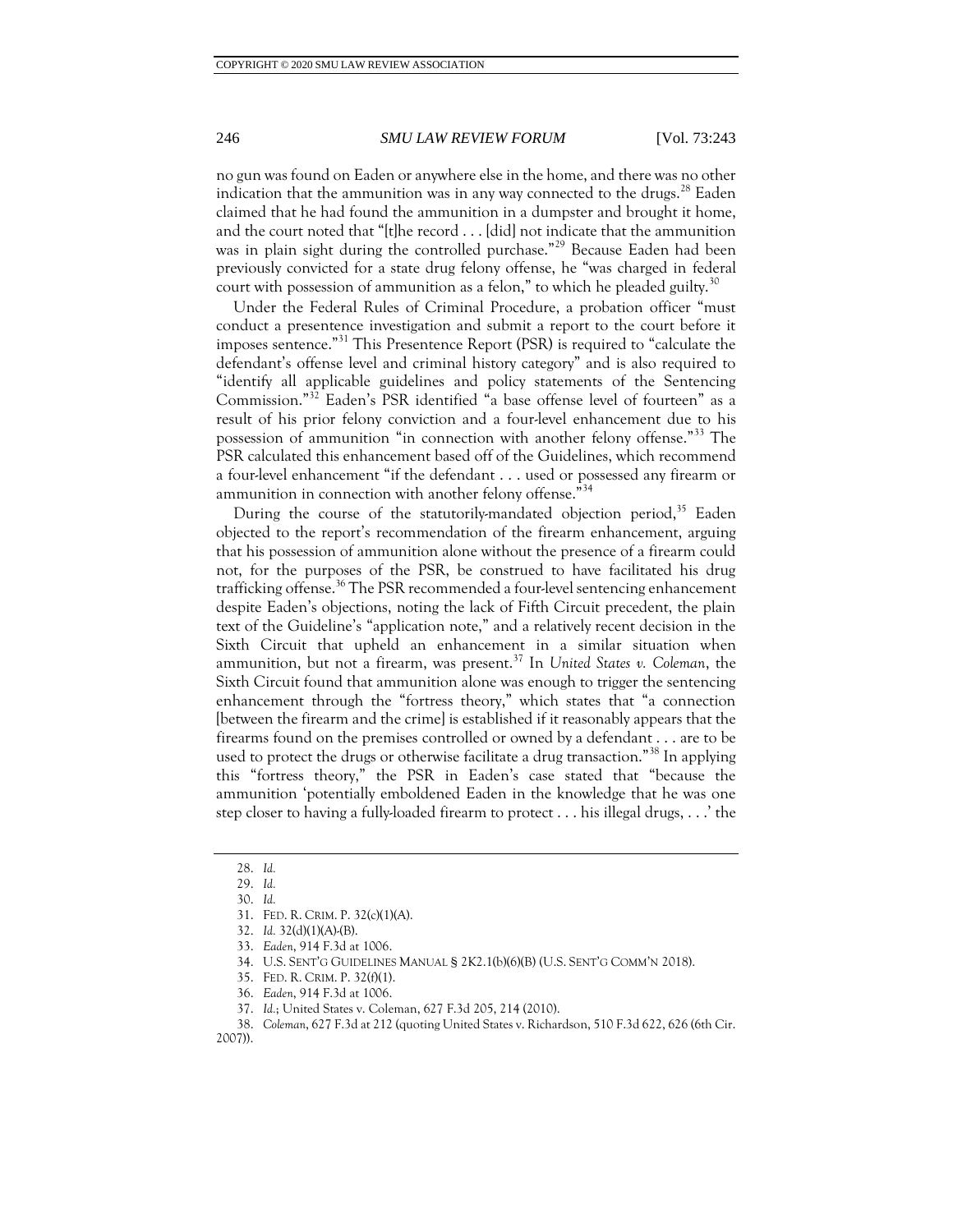#### 2020] *When "One Step" is a Leap* 247

possession alone was connected with the drug trafficking offense."<sup>39</sup> Over Eaden's objections at the subsequent sentencing hearing, the judge accepted the PSR's recommendation of the four-level sentencing enhancement, finding that the evidence showed that his "possession of the ammunition facilitated or had the potential to facilitate his drug trafficking crime offense."<sup>40</sup> It was this application of the Guidelines, specifically § 2K2.1(b)(6)(B), that Eaden appealed to the Fifth Circuit.<sup>41</sup>

On appeal, the Fifth Circuit considered two related questions, both issues of first impression, that would determine whether Eaden's possession of ammunition by itself was enough to trigger a four-level sentencing enhancement under the Guidelines. <sup>42</sup> First, the court determined that ammunition alone could sometimes facilitate drug trafficking for purposes of the enhancement under the Guidelines, but only "under appropriate circumstances not present in this case."<sup>43</sup> Analyzing the plain text of the Guideline itself, which states that the enhancement applies "if the defendant . . . used or possessed any firearm *or* ammunition in connection with another felony offense,"<sup>44</sup> the court determined that the use of the word "or" plainly indicated that the Commission contemplated that there would be instances when ammunition alone would be enough to apply the enhancement.<sup>45</sup>

The second question the court had to answer, however, was more fact-intensive and specific: "whether, as is true with a firearm, there is a presumption of facilitation when ammunition alone is present at the time of the drug trafficking offense."<sup>46</sup> Although the text of the Guideline clearly states that ammunition alone can sometimes facilitate a drug trafficking offense, the Fifth Circuit noted that this falls short of an outright presumption and chose to consult the Guideline's application note for further clarification.<sup>47</sup> The application notes to the Guidelines "generally bind federal courts unless they are inconsistent with the text of the Guideline."<sup>48</sup> Thus, a court's interpretation of a Guideline's application note has the same bearing on a defendant's sentence as a court's interpretation of the Guideline itself. The application note that applied to the section at issue in this case, however, very clearly did not mention ammunition at all.<sup>49</sup> The note only contemplates a situation in which a "firearm is found in close proximity to drugs";<sup>50</sup> only then can the facilitation of a drug offense be presumed.

<sup>39.</sup> *Eaden*, 914 F.3d at 1006.

<sup>40.</sup> *Id.* at 1007.

<sup>41.</sup> *Id.* at 1005.

<sup>42.</sup> *Id.* at 1007.

<sup>43.</sup> *Id.*

<sup>44.</sup> U.S. SENT'G GUIDELINES MANUAL § 2K2.1(b)(6)(B) (U.S. SENT'G COMM'N 2018) (emphasis added).

<sup>45.</sup> *Eaden*, 914 F.3d at 1008.

<sup>46.</sup> *Id.*

<sup>47.</sup> *Id.*

<sup>48.</sup> United States v. Ochoa-Gomez, 777 F.3d 278, 282 (5th Cir. 2015) (citing United States v. Garcia-Rodriguez, 415 F.3d 452, 455 (5th Cir. 2005); United States v. Ho, 311 F.3d 589, 610 (5th Cir. 2002)).

<sup>49.</sup> *Eaden*, 914 F.3d at 1008 (citing § 2K2.1 cmt. n.14(B)).

<sup>50.</sup> § 2K2.1 cmt. n.14(B).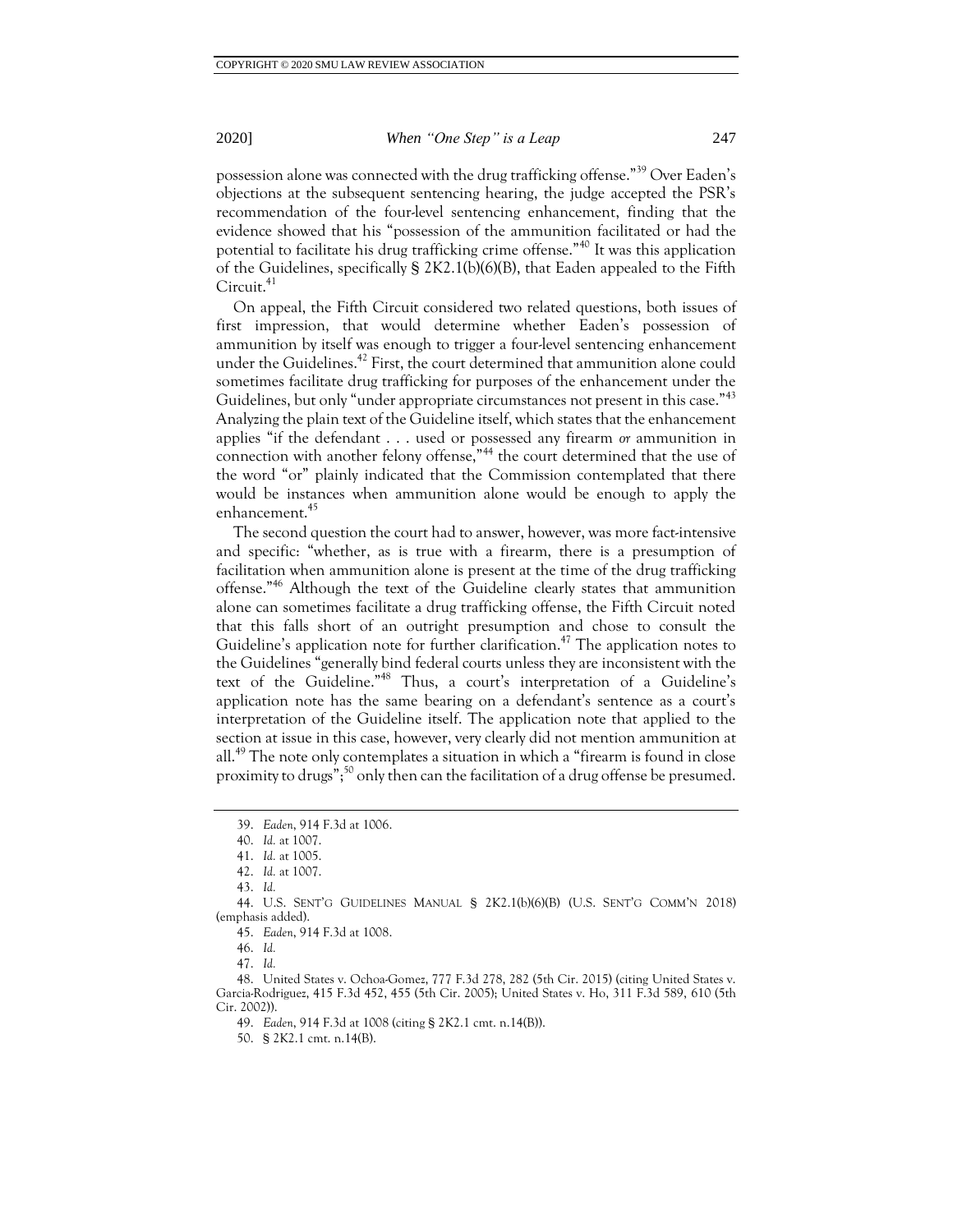#### 248 *SMU LAW REVIEW FORUM* [Vol. 73:243

The court found that, because the application note was "addressed specifically to the drug trafficking context" and only mentioned firearms without reference to ammunition alone, a presumption of facilitation could not be extended to a situation like Eaden's.<sup>51</sup> Because there was no presumption, the court held that the government was obligated to affirmatively show that "the possession of ammunition facilitated or had the potential to facilitate the other offense."<sup>52</sup> This showing could be made by proving that the ammunition was in plain sight or was brandished during the commission of the underlying drug trafficking felony.<sup>53</sup> Applying this to the facts of the case, the court found that there was no evidence that the ammunition was in plain sight; in fact, the underlying record indicated that the ammunition was merely "*stored* in close proximity to the illegal drugs."<sup>54</sup> As a result, the court held that the four-level sentence enhancement recommended by the PSR and applied by the district court judge was improper and remanded the case for resentencing.<sup>55</sup>

In finding the enhancement to be improper, the court noted its split with the Sixth Circuit's decision in *Coleman*, where the Sixth Circuit found that the presumption of facilitation was proper when ammunition alone was present at the scene of a drug crime.<sup>56</sup> Using traditional canons of construction, the Sixth Circuit first interpreted the plain meaning of the Guideline and its application note and found that by using the word "facilitate," which means " to make easier or less difficult," the Guideline encompassed a situation in which ammunition alone was present at the scene of a drug crime.<sup>57</sup> The court reasoned that storing the ammunition in close proximity to the drugs "reduced or had the potential to reduce the difficulty of completing the felony drug trafficking."<sup>58</sup> The court rejected the defendant's argument that the presence of ammunition alone did not increase the likelihood of violence during a drug transaction, stating that even getting "one step closer to having a loaded firearm" was enough to trigger the presumption in the application note.<sup>59</sup>

#### IV. ANALYSIS

The Fifth Circuit took the correct approach in splitting with prior circuit court precedent and rejecting the sentencing enhancement for Eaden. By applying the enhancement narrowly, the court stayed true to the original intent of the Guideline–to punish crimes of violence in connection with drug trafficking $60-$ 

<sup>51.</sup> *Eaden*, 914 F.3d at 1008.

<sup>52.</sup> *Id.* at 1009 (citing United States v. Jeffries, 587 F.3d 690, 692, 694–95, 694 n.9 (5th Cir. 2009)).

<sup>53.</sup> *Id.*

<sup>54.</sup> *Id.* at 1010.

<sup>55.</sup> *Id.*

<sup>56.</sup> *Id.*; United States v. Coleman, 627 F.3d 205, 213 (6th Cir. 2010).

<sup>57.</sup> *Coleman*, 627 F.3d at 212.

<sup>58.</sup> *Id.*

<sup>59.</sup> *Id.* at 213.

<sup>60.</sup> *See, e.g.*, United States v. McDonald, 165 F.3d 1032, 1037 (6th Cir. 1999) ("[Section 2K2.1(b)] is a sentencing enhancement provision that was created in response to a concern about the increased risk of violence when firearms are used or possessed during the commission of *another*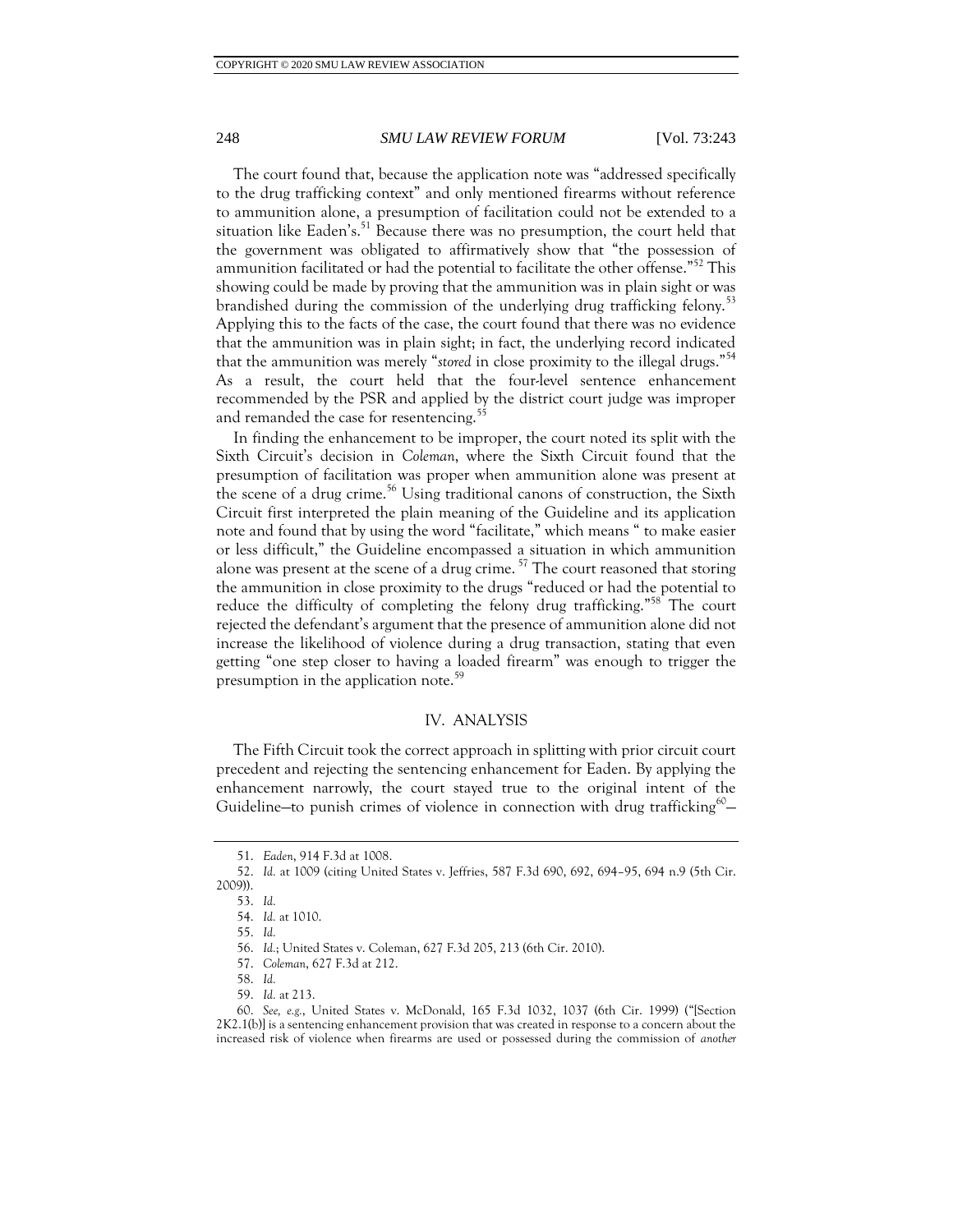#### 2020] *When "One Step" is a Leap* 249

while ensuring that an arbitrary application of a significant sentencing enhancement did not further contribute to the epidemic of mass incarceration in this country. First, the court correctly held that the plain language of the Guideline, coupled with its application note, precluded a finding that Eaden's possession of ammunition alone facilitated his drug trafficking offense.<sup>61</sup> While the Guideline itself does mention ammunition, the application note clarifies when a presumption can be broadly applied and only mentions firearms.<sup>62</sup> Without more clarity, it would be irresponsible to extend the presumption, as the Sixth Circuit did, to all instances in which ammunition is found without a firearm. This extension would subject defendants to increasingly harsher punishments for the sole reason that, in the words of the Sixth Circuit, they were "one step closer" to having a gun. $63$  "One step closer," however, should not be enough to deprive someone of their liberty—it is impossible to know, without

Second, the Fifth Circuit's holding in *Eaden* was correct because applying a blanket presumption of facilitation to drug trafficking crimes where only ammunition is found would lead to absurd results that could not possibly have been contemplated by the drafters of the Guidelines. While the Fifth Circuit did note that in some circumstances ammunition can facilitate a crime, it was correct in concluding that a presumption would go too far.<sup>64</sup> If a presumption were to be applied, possessing even one bullet would be enough to trigger the sentencing enhancement under the language of the Guidelines. This is clearly contrary to the intent of the enhancement—to punish violence in connection with drug crimes.<sup>65</sup> As the dissent in *Coleman* correctly noted, the "possession of nothing but bullets" and even the display of bullets does not cause immediate harm.<sup>66</sup> A person needs something more—indeed, they must go "one step" further—for the ammunition to make a difference in the commission of a crime. And as the Fifth Circuit correctly noted, that is a determination that must be made on a case-by-case basis, not as a blanket presumption.<sup>67</sup>

further fact-finding, whether someone will continue to take the remaining steps.

Finally, any interpretation of the Guidelines must be looked at through the lens of our country's current mass incarceration epidemic. As noted previously, the strict nature of the Guidelines, and the frequency with which they are applied by federal judges, has led to an increase in the U.S. prison population and the length of the average federal prison sentence.<sup>68</sup> As the conversation around sentencing reform increasingly leads to action at the federal level, $^{69}$  it is important

felony.").

<sup>61.</sup> *See Eaden*, 914 F.3d at 1010.

<sup>62.</sup> *See* U.S. SENT'G GUIDELINES MANUAL § 2K2.1(b)(6)(B) (U.S. SENT'G COMM'N 2018).

<sup>63.</sup> *Coleman*, 627 F.3d at 213.

<sup>64.</sup> *See Eaden*, 914 F.3d at 1007–08.

<sup>65.</sup> *See, e.g.*, *McDonald*, 165 F.3d at 1037.

<sup>66.</sup> *Coleman*, 627 F.3d at 216 (Gilman, J., dissenting).

<sup>67.</sup> *Eaden*, 914 F.3d at 1008.

<sup>68.</sup> Shon Hopwood, *The Effort to Reform the Federal Criminal Justice System*, 128 YALE L.J.F. 791, 793 (2019).

<sup>69.</sup> *See, e.g.*, Nicholas Fandos, *Senate Passes Bipartisan Criminal Justice Bill*, N.Y. TIMES (Dec. 18, 2018), https://www.nytimes.com/2018/12/18/us/politics/senate-criminal-justice-bill.html [https://perma.cc/7SWY-9A6N].